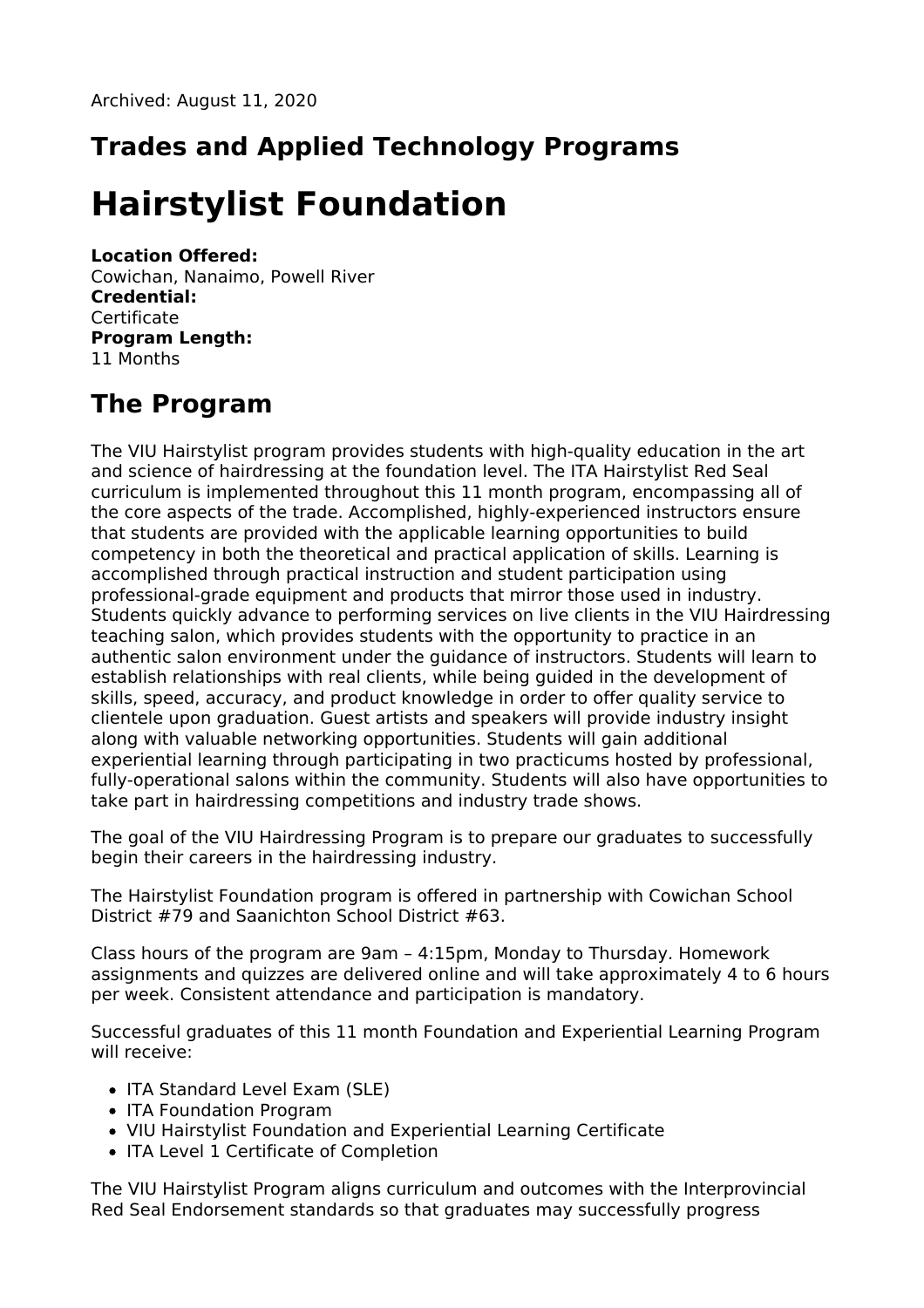towards achieving this credential. Please refer to the ITA BC website for more information regarding Red Seal Hairstylist Certification.

Program topics include:

- Hygiene, Sanitation and Disinfection Practices
- Use and Maintenance of Tools and Equipment
- Client Services
- Hair and Scalp Care
- Hair Cutting
- Hair Styling
- Chemical Waving and Relaxing of Hair
- Hair Colouring
- Specialized Services
- Business Management

A minimum standing of 70% in all courses is required to pass the program.

**Note:** Human Resources and Skills Development Canada may assist students in this program; contact your local Employment Centre regarding eligibility for sponsorship.

### **Program Outline**

| <b>Hairdressing</b>                                           |
|---------------------------------------------------------------|
| HAIR 100T - (Hygiene, Sanitation, and Disinfection Practices) |
| HAIR 101T - (Use and Maintenance of Tools and Equipment)      |
| HAIR 102T - (Client Services)                                 |
| HAIR 103T - (Hair and Scalp)                                  |
| HAIR 104T - (Hair Cutting)                                    |
| HAIR 105T - (Hair Styling)                                    |
| HAIR 106T - (Chemical Waving and Relaxing of Hair)            |
| HAIR 107T - (Hair Colouring)                                  |
| HAIR 108T - (Specialized Services)                            |
| HAIR 109T - (Business Management)                             |
| HAIR 110T - (Experiential Learning: Salon Module)             |

### **Admission Requirements**

- Grade 12, or equivalent, or mature student status.
- Minimum 17 years of age.
- Successful completion of a Personal Profile.
- See also Trades general admission requirements.

#### **Recommendations for Admission**

- Good hand-eye coordination.
- Physically fit and able to stand all day.
- Normal colour vision, good depth perception, and ability to perceive line and form.
- Volunteer work, work experience or experience in a hairdressing salon.

# **Career Opportunities**

VIUs Hairstylist program has a long standing history of proven success in producing quality graduates who enjoy a 95% employment rate upon graduation. A high number